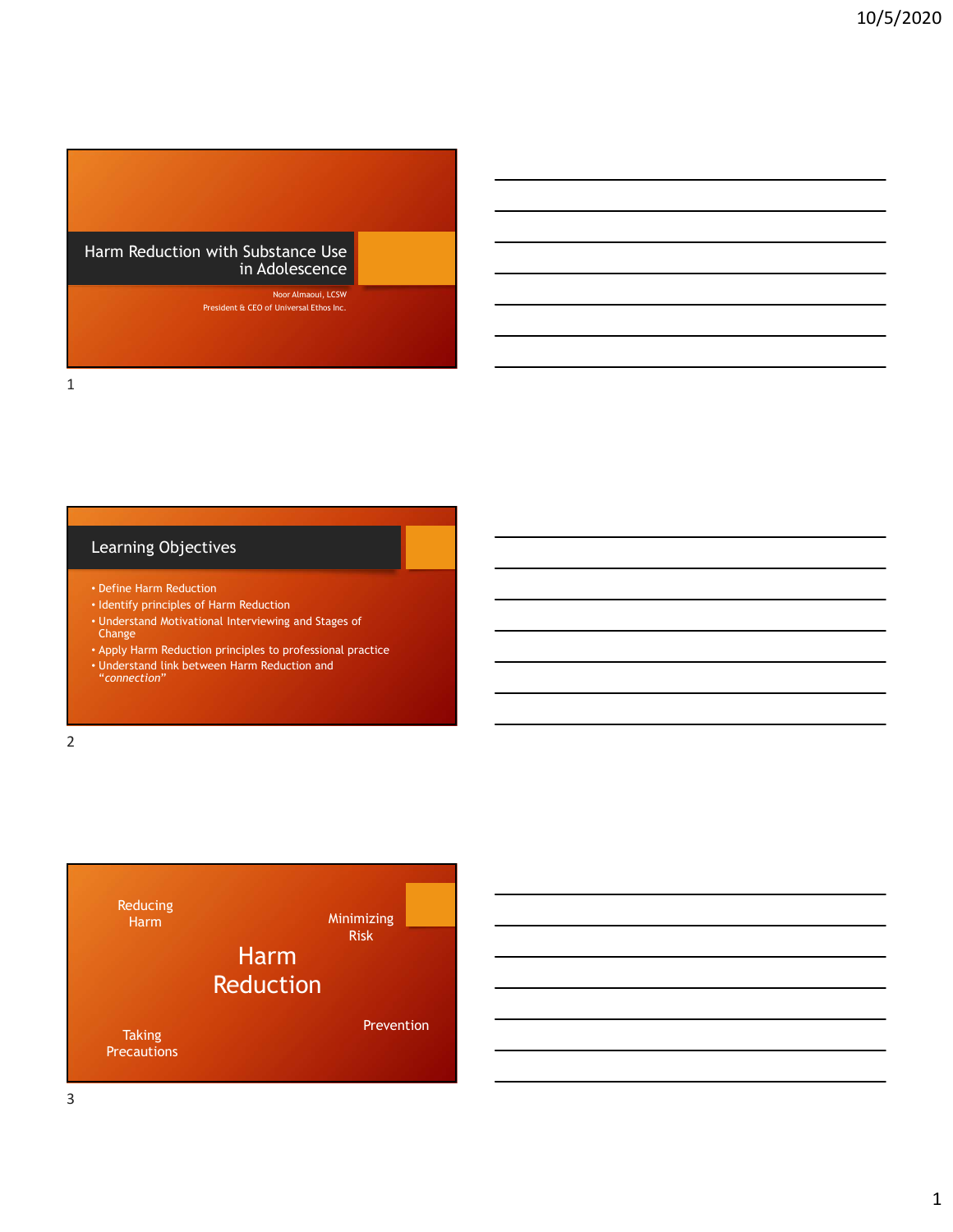# Harm Reduction Principles

### Harm Reduction Principles

4

- Harrm Reduction Principles<br>• Humanism "accepting people who use drugs as they are<br>• Humanism "accepting people who use drugs as they are<br>• and treating them with dignity and compassion...without<br>• produce positive he and treating them with dignity and compassion…without moral judgements against patients, since these do not produce positive health outcomes." • Harrm Reduction Principles<br>• Pragmatism – "accepting people who use drug as they are<br>• Pramamin – "accepting people who use drug as they are<br>• and treating them with dignity and compassion...without<br>produce positive heal Flarm Reduction Principles<br>
• Humanism – "accepting people who use drugs as they are<br>
moral judgements against patients, since these ds not<br>
produce positive health outcomes,"<br>
• Peopled these that every person principle o
- perfect health behaviors and that 'perfect' health behaviors are impossible to define."

 $5<sub>5</sub>$ 

### Harm Reduction Principles (cont.)

- Individualism "the idea that every person presents with their own needs and strengths as well as with a spectrum of health behaviors and receptivity for intervention." Tailor interventions to the person and treating them with digitary and compassion...without<br>
produce positive health outcomes."<br>
• Pragmation... "The telest that more of us will ever achieve<br> **Perfect health behaviors are impossible to define."**<br>
behaviors
- medications, treatment, and health behaviors to the best of their abilities, beliefs, resources, and priorities."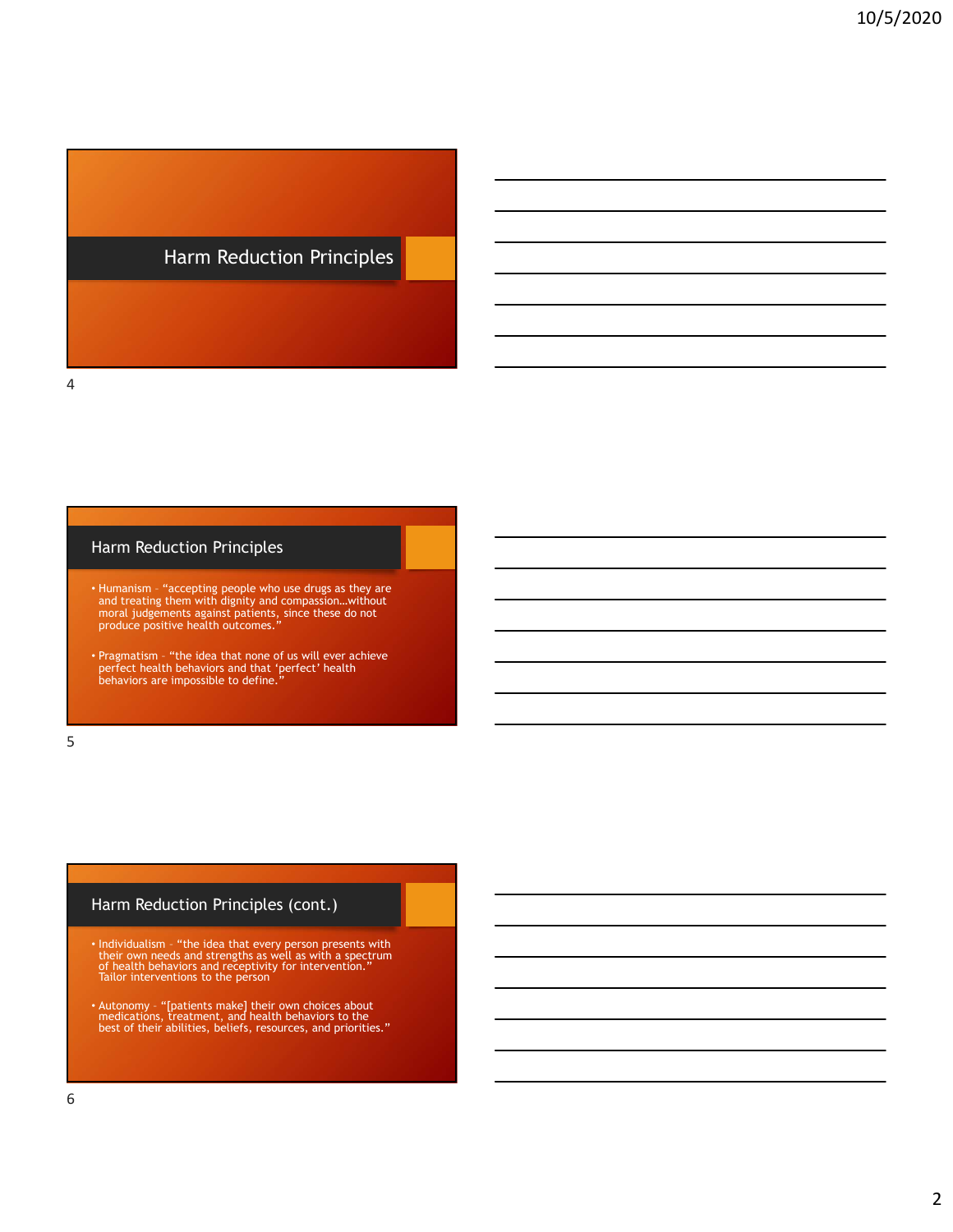## Harm Reduction Principles (cont.)

- **Harm Reduction Principles (cont.)**<br>• Incrementalism "the idea that any positive change<br>health and that positive health is a step toward improved<br>health and that positive health changes often can take<br>months or years to demonstrated by the patient is a step toward improved health and that positive health changes often can take months or years to achieve." **Harm Reduction Principles (cont.)**<br>• Incrementation – "the idea that any positive change<br>demonstrated by the patient is a step toward improved<br>incard into particular patients with changes often can take<br>months or years to
- as being responsible for their own health choices and outcomes but were never 'fired' from care."

7

| Table 1<br>Harm reduction principles, definitions, and approaches for healthcare settings |                                                                                                                                                                                                                                                                                                                                                                                                               |                                                                                                                                                                                                                                                                                                                                                                                                                                                                                             |
|-------------------------------------------------------------------------------------------|---------------------------------------------------------------------------------------------------------------------------------------------------------------------------------------------------------------------------------------------------------------------------------------------------------------------------------------------------------------------------------------------------------------|---------------------------------------------------------------------------------------------------------------------------------------------------------------------------------------------------------------------------------------------------------------------------------------------------------------------------------------------------------------------------------------------------------------------------------------------------------------------------------------------|
| <b>Principle</b>                                                                          | <b>Definition</b>                                                                                                                                                                                                                                                                                                                                                                                             | <b>Approaches</b>                                                                                                                                                                                                                                                                                                                                                                                                                                                                           |
| 1. Humanism                                                                               | · Providers value, care for, respect, and dignify patients as individuals.<br>· It is important to recognize that people do things for a reason; harmful bealth behaviors provide some benefit to the<br>individual and those benefits must be assessed and acknowledged to understand the balance between harms and<br>benefits.<br>· Understanding why patients make decisions is empowering for providers. | · Moral judgments made against patients do not produce positive health outcomes.<br>· Gradees are not held against patients.<br>· Services are user-friendly and responsive to patients' needs.<br>· Providers accept patients' choices.                                                                                                                                                                                                                                                    |
| 2. Pragmatism                                                                             | · None of us will ever achieve perfect health behaviors.<br>. Health behaviors and the ability to change them are influenced by social and community norms; behaviors do not<br>percent suddition is sourcestored                                                                                                                                                                                             | · Abstinence is neither prioritized nor assumed to be the goal of the patient.<br>· A range of supportive approaches is provided.<br>· Care messages should be about actual harms to patients as opposed to moral or societal standards.<br>· It is valuable for providers to understand that harm reduction can present experiences of moral<br>ambiguity, since they are essentially supporting individuals in health behaviors that are likely to result in<br>negative health outcomes. |
|                                                                                           | 3. Individualism - Every person presents with his her own needs and strengths.<br>· People present with spectrums of harm and receptivity and therefore require a spectrum of intervention options.                                                                                                                                                                                                           | · Strengths and needs are assessed for each patient, and no assumptions are made based on harmful health<br>hebaviors.<br>· There is not a universal application of protocol or messaging for patients. Instead, providers tailor<br>messages and interventions for each patient and maximize treatment options for each patient served.                                                                                                                                                    |
| 4. Autonomy                                                                               | · Though providers offer suggestions and education regarding patients' medications and treatment options, individuals<br>ultimately make their own choices about medications, treatment, and health behaviors to the best of their abilities.<br>beliefs, and priorities.                                                                                                                                     | · Provider-patient partnerships are important, and these are exemplified by patient-driven care, shared<br>decision-making, and reciprocal learning.<br>· Care negotiations are based on the current state of the patient.                                                                                                                                                                                                                                                                  |
| Incrementalism                                                                            | · Any positive change is a step toward improved health, and positive change can take years.<br>· It is important to understand and plan for backward movements.                                                                                                                                                                                                                                               | · Providers can help patients celebrate any positive movement.<br>· It is important to recognize that at times, all people experience plateaus or negative trajectories.<br>· Providing positive reinforcement is valuable.                                                                                                                                                                                                                                                                 |
| Accountability<br>without<br>termination                                                  | · Patients are responsible for their choices and health behaviors.<br>· Patients are not "fired" for not achieving goals.<br>· Individuals have the right to make harmful bealth decisions, and providers can still help them to understand that the<br>comequences are their own.                                                                                                                            | · While helping patients to understand the impact of their choices and behaviors is valuable, backwards<br>movement is not penalized.                                                                                                                                                                                                                                                                                                                                                       |

ı

8 and 2010 and 2010 and 2010 and 2010 and 2010 and 2010 and 2010 and 2010 and 2010 and 2010 and 2010 and 2010

Motivational Interviewing & Stages of Change

9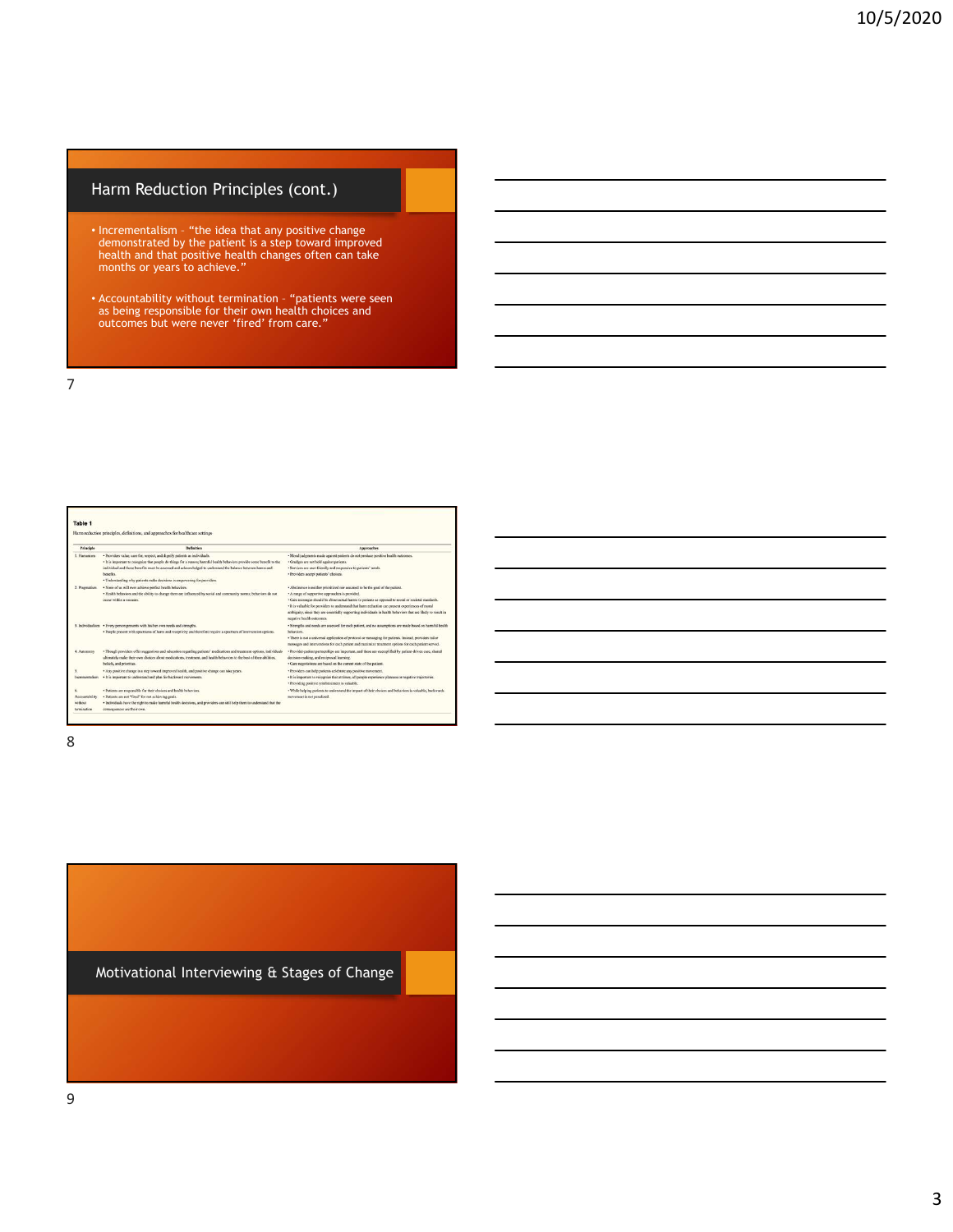

| $\leftarrow$ M.I.      |  |
|------------------------|--|
| $\sim$ Action          |  |
| anning<br>Maintenance  |  |
| ntemplation            |  |
| Relapse<br>Change<br>ш |  |
| Pre-contemplation      |  |

 $\overline{\phantom{a}}$ 

10



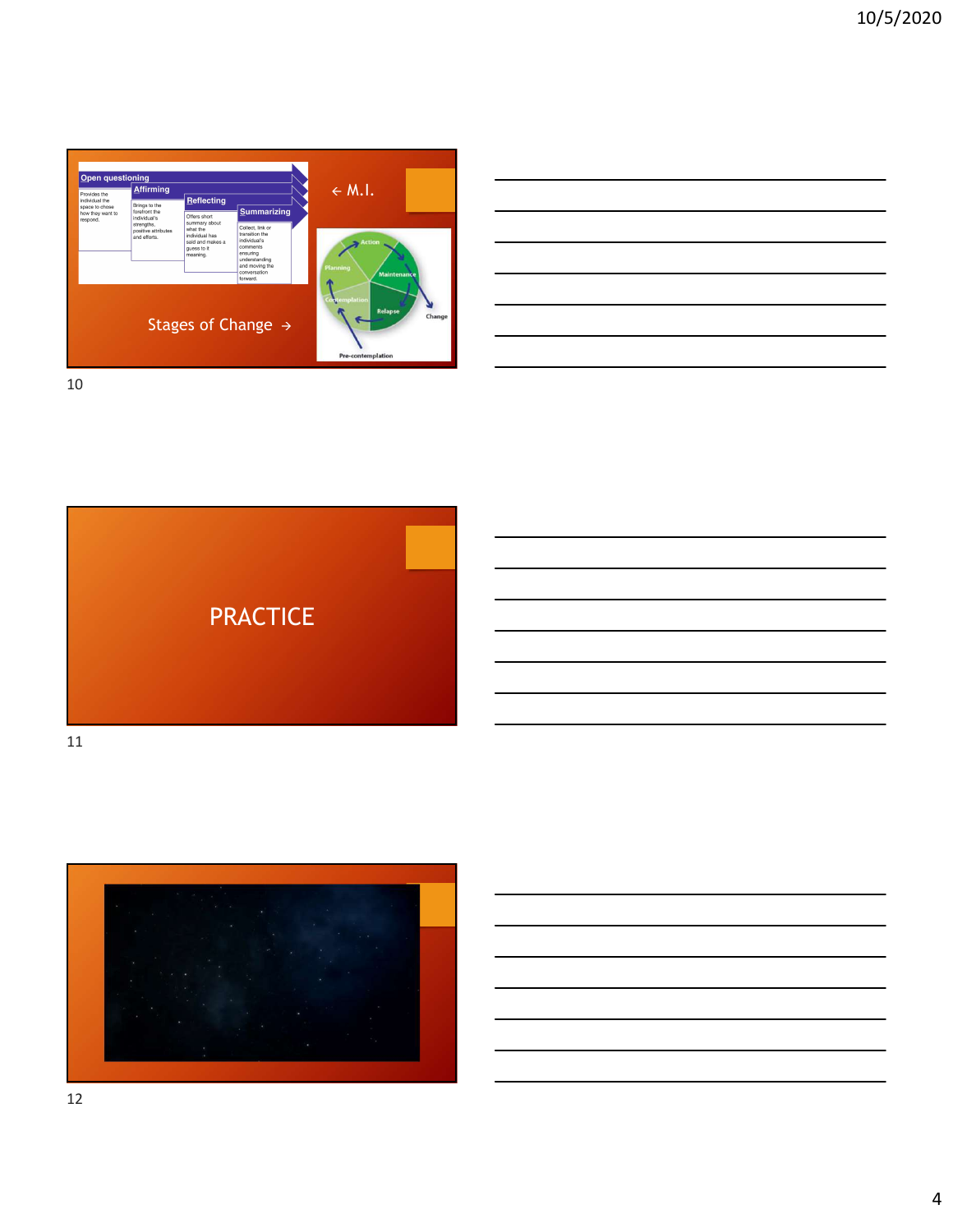### Commonly Used Substances

- Caffeine
- 
- Alcohol
- 
- Opioids (i.e. OxyContin, Vicodin, Percocet, Morphine, Heroin, Fentanyl, Methadone)
- 
- Tobacco (sprays)) and the state of the state of the state of the state of the state of the state of the state of the state of the state of the state of the state of the state of the state of the state of the state of the • Inhalants (i.e. Solvents (glue, gas, lighter fluid), Aerosols (sprays))
	- Phencyclidine (PCP)
- Cannabis Hallucinogens (i.e. Salvia, LSD, shrooms)
	- Sedatives (i.e. Valium, Klonopin, Xanax)
- Amphetamines(i.e. Adderall, and the cocaine of the control of the control of the control of the control of the control of the control of the control of the control of the control of the control of the control of the cont

#### 13

### Conclusion

- Commonly utilized substances amongst adolescent population.
- Strategies of harm reduction for use of identified substances.
- Importance of connection, purpose, rapport building, and nonjudgmental approach with unconditional positive regard to adolescents.
- Consult with supervisor, as needed, and familiarize yourself with agency policies and procedures.

14

#### **References**

- Hawk, M., Coulter, R. W., Egan, J. E., Fisk, S., Reuel Friedman, M., Tula, M., & Kinsky, S. (2017, October 24). Harm reduction principles for healthcare settings. Retrieved from<br>http://www.ncbi.nlm.nih.gov/pmc/articles/PMC5655864/. http://www.ncbi.nlm.nih.gov/pmc/articles/PMC5655864/. portance of connection, purpose, rasport building, and<br>discreasing the discretive of the system of the system of the system of<br>the system of the system of the system of the system of the system of<br>the system of the system
- Earthbound. (2016, September 16). Everything You Think You Know Retrieved from http://www.youtube.com/watch?v=MWbDl2u\_VGI